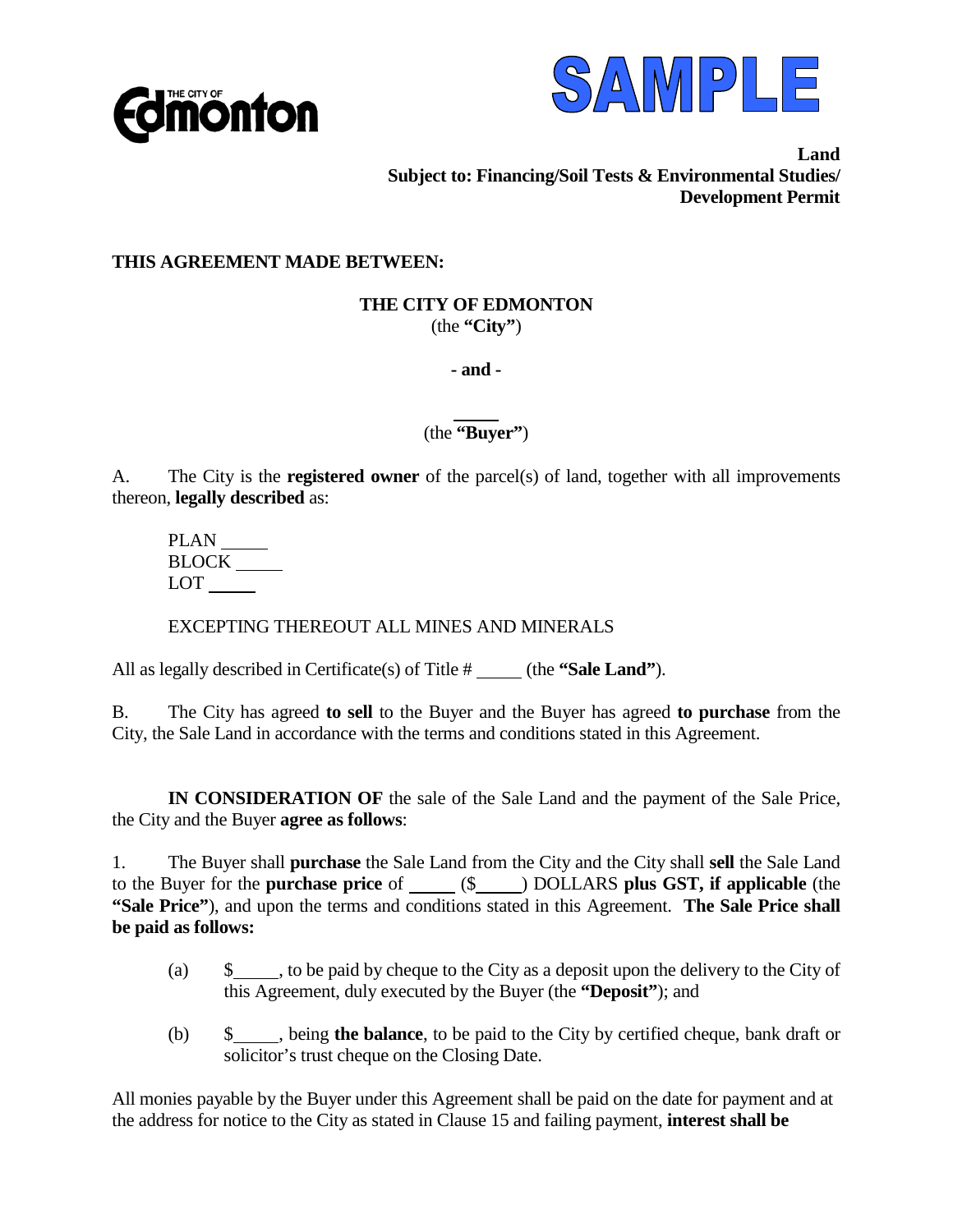

**charged** on all outstanding amounts at the rate of eighteen (**18%**) per cent per annum, compounded annually.

 $-2 -$ 

2. The closing of the sale of the Sale Land shall be completed on the day of , 20 , or such other date as the City and the Buyer may agree in writing (the **"Closing Date"**). On the Closing Date and on payment by the Buyer of the Sale Price, the City shall deliver to the Buyer a transfer for the Sale Land. Upon registration of the transfer at the appropriate Land Titles Office, title to the Sale Land shall issue in the name of the Buyer, or any other party as the Buyer may request in writing, subject only to the following registrations:

 $\#$  ; OR NIL;

and such caveats, encumbrances, liens, charges or instruments as may have been made or caused to be made by the Buyer. All fees and charges payable in connection with the registration of the transfer of the Sale Land are the sole responsibility of the Buyer.

3. Notwithstanding any term or condition in this Agreement, the sale by the City to the Buyer of the Sale Land is expressly **subject to and conditional upon**:

- (a) the Buyer obtaining financing acceptable to the Buyer for the purchase of the Sale Land in the manner contemplated in this Agreement (the **"Financing Condition"**);
- (b) the Buyer conducting soil tests and environmental studies as may be required by the Buyer for the Buyer's proposed development of the Sale Land **(**the **"Soils Condition")**; and
- (c) the Buyer obtaining any development permits as may be required by the Buyer for the Buyer's proposed development of the Sale Land consistent with the current Zoning **(**the **"Development Condition")**.

The Financing Condition, the Soils Condition and the Development Condition are to be fulfilled or waived in writing, as the case may be, on or before the  $\_\_\_\_$  day of  $\_\_\_\_$ , 20  $\_\_\_\_$ , or such other date as the City and the Buyer may agree in writing (the **"Condition Date"**).

If the Financing Condition, the Soils Condition and the Development Condition are:

- (d) not fulfilled or waived, as the case may be, by the Condition Date, then:
	- (i) this Agreement shall be deemed to have been mutually terminated by the City and the Buyer;
	- (ii) the Deposit shall be returned to the Buyer, less any and all earned interest on the Deposit, which shall be to the benefit of the City;
	- (iii) upon return of the Deposit to the Buyer, all rights and obligations of the City and the Buyer pursuant to this Agreement shall be at an end;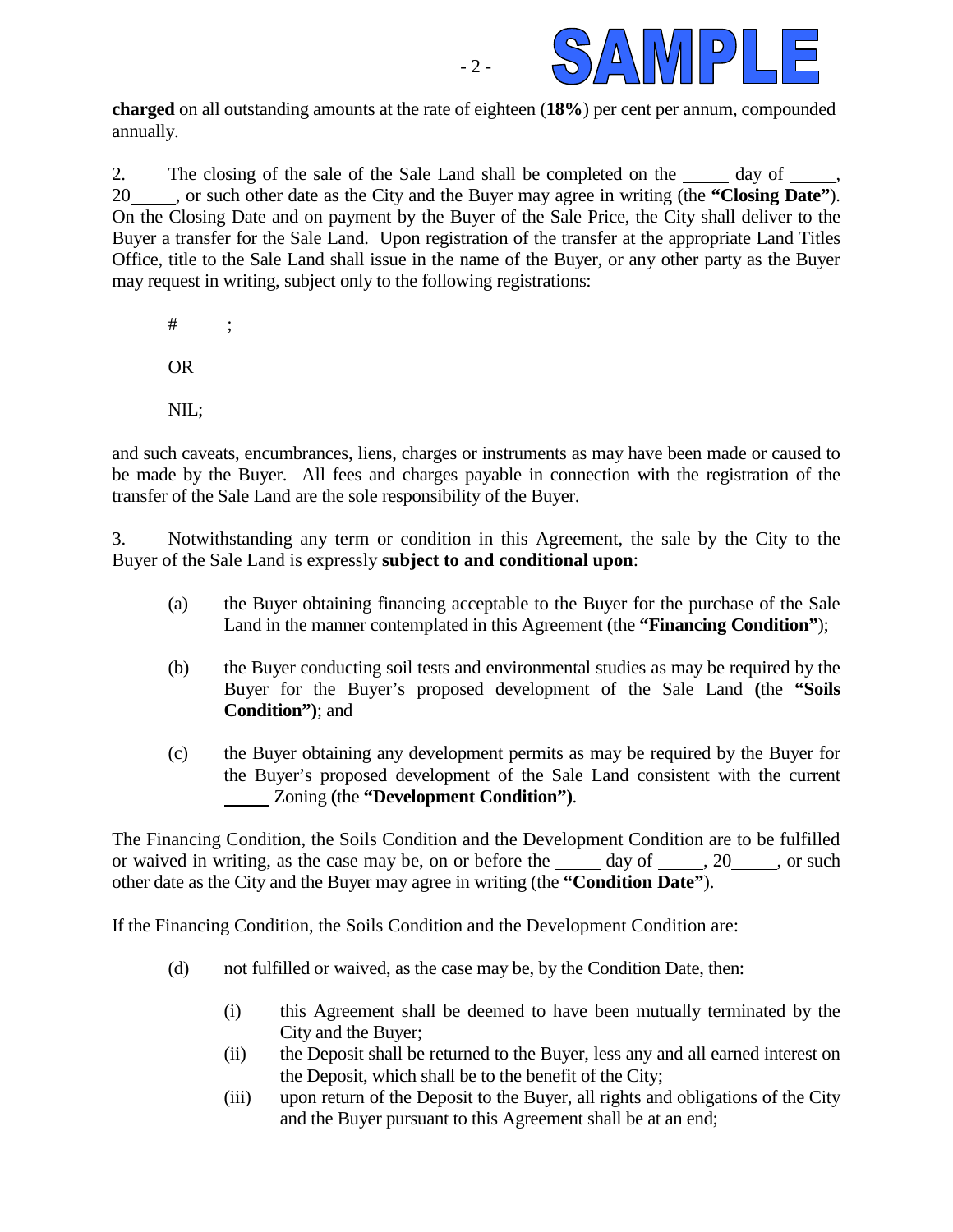

- (iv) the Buyer shall promptly discharge any caveat, encumbrance, lien, charge or other instrument which the Buyer may have registered or caused to be registered against the title to the Sale Land; and
- (v) the Buyer shall not have any further obligation or liability to the City with the exception of those obligations and rights in Clause 8 and the City shall have no further rights as against the Buyer, including any claim to damages;
- (e) fulfilled or waived, as the case may be, by the Condition Date but the Buyer fails to complete the purchase of the Sale Land in the manner and on the date as provided for in this Agreement, otherwise than as a result of the City's default, then:
	- (i) the Deposit and all earned interest on the Deposit shall be immediately forfeited to the City as liquidated damages and not as a penalty;
	- (ii) the interest of the Buyer in the Sale Land as created by this Agreement shall terminate without any legal proceedings being taken or other act being performed by the City;
	- (iii) the Buyer shall promptly discharge any caveat, encumbrance, lien, charge or other instrument which the Buyer may have registered or caused to be registered against the title to the Sale Land; and
	- (iv) the Sale Land shall revert to and revest in the City and the City shall not have any further obligation or liability to the Buyer with respect to the Sale Land.

All **costs** incurred by the Buyer and associated with the fulfilment of the Financing Condition, the Soils Condition and the Development Condition shall be borne solely by the Buyer. The Financing Condition, the Soils Condition and the Development Condition are for the sole benefit of the Buyer and may only be waived by the Buyer in writing.

The Buyer shall, upon written request by the City, provide to the City a copy of all soils tests and environmental studies as conducted by the Buyer on the Sale Land.

4. All costs associated with **utility services, auxiliary lanes, curb crossings, paving and median breaks, and modifications, additions, relocations and reconstruction of sidewalks, curbs, gutters, and crossings**, as required for any proposed **development by the Buyer** on the Sale Land, shall be at the sole cost of the Buyer. All proposed vehicular **access points** to the Sale Land shall be approved by the City's Transportation Services at the time of development application.

5. If, after the Closing Date, the Buyer shall carry out a **future subdivision** of the Sale Land, then the Buyer shall be solely responsible for all conditions and costs of the subdivision, which may include without limitation, all dedications, utility servicing, reserves or the payment of monies in lieu thereof, which may result from the subdivision of the Sale Land and which may be required pursuant to the provisions of the **Municipal Government Act**, R.S.A. 2000 c. M-26 and any amendment thereto, or any other legislation in force in the Province of Alberta.

6. On the Closing Date and upon unconditional payment of the Sale Price by the Buyer to the City and title to the Sale Land transferring pursuant to Clause 2, the City shall provide **possession** of the Sale Land to the Buyer. From and after the Closing Date, the Buyer shall be responsible for the payment of all taxes, rates, levies, charges, local improvement charges, assessments, utility charges and hook-up fees, with respect to the Sale Land. All **adjustments** for rent, security deposits or

- 3 -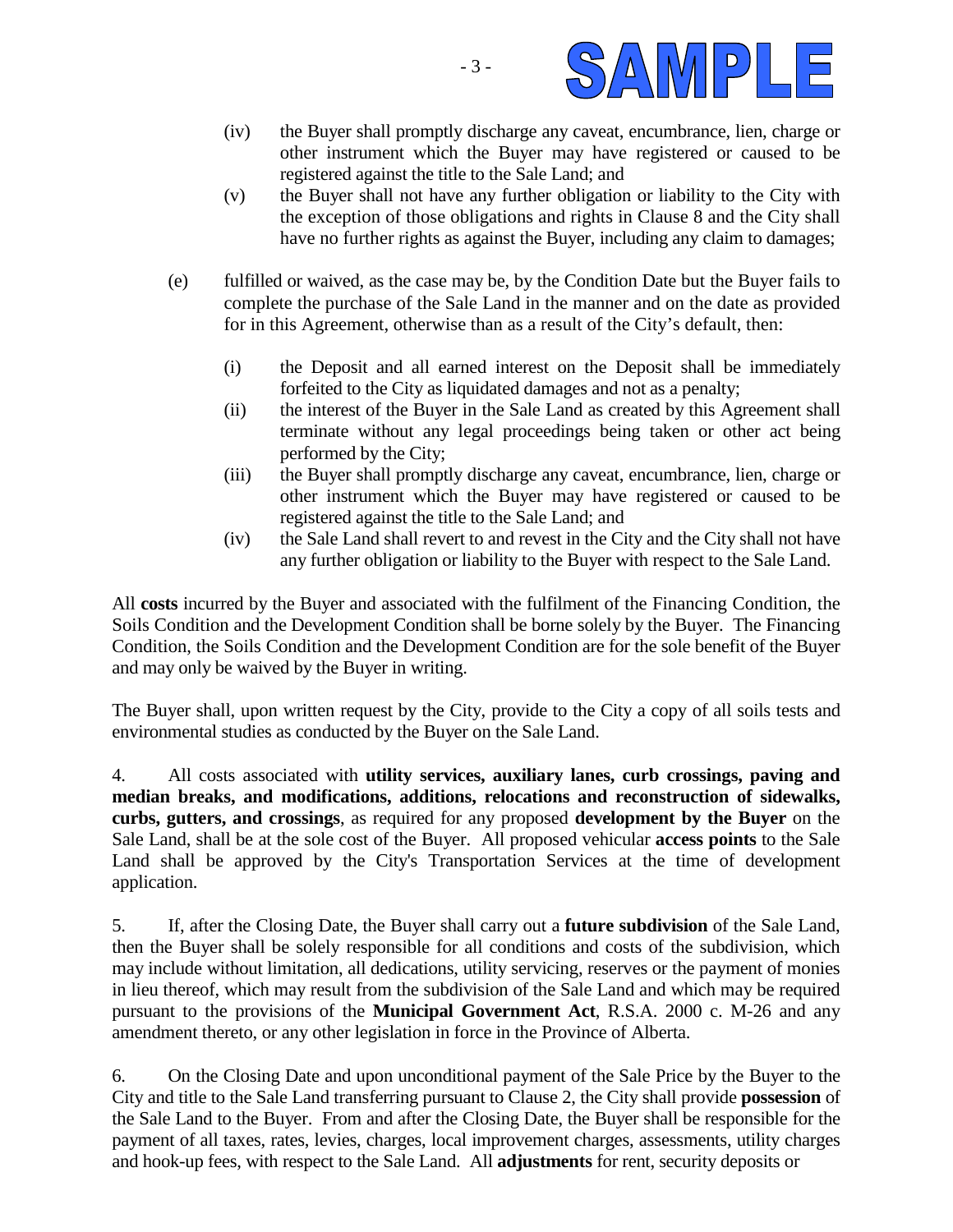

other profits or items commonly adjusted on a sale of real property with respect to the Sale Land shall be made as of the Closing Date.

7. Notwithstanding any term or condition in this Agreement, the Buyer shall, except as provided in this Agreement and in particular, this Clause 7, purchase the Sale Land on the understanding and agreement that:

- (a) there are no agreements, conditions, warranties or representations relating to the Sale Land;
- (b) the **City makes no warranty or representation** with respect to:
	- (i) the quality, condition or sufficiency of the Sale Land for any use or purpose;
	- (ii) the adequacy of any and all utility services either to or on the Sale Land;
	- (iii) the absence or presence of hazardous substances in, on or under the Sale Land; and
	- (iv) the compliance of the Sale Land with any municipal laws;
- (c) the Sale Land is being sold to the Buyer on a strictly **"as is, where is" basis** and the Buyer shall acquire the Sale Land at its own risk, with all faults and imperfections whatsoever, including without limitation to:
	- (i) any encroaching improvements onto or from the Sale Land or onto or from adjacent lands; or
	- (ii) the presence of any hazardous substances in, on or under the Sale Land; and

### **(d) the Buyer shall have satisfied itself as to the condition of the Sale Land and the fitness for its intended use.**

The term **"hazardous substances"** includes but is not limited to, biological materials and agents (whether hazardous, in fact, or not), petroleum products and by-products, any contaminants, pollutants, dangerous substances, hauled liquid wastes, toxic substances, industrial wastes, hazardous wastes, hazardous materials, hazardous chemicals, and hazardous substances as defined in any federal, provincial or municipal legislation.

8. Upon the date of execution of this Agreement by the City and the Buyer, the Buyer shall be granted a **right of entry to the Sale Land** (the **"Right of Entry"**), for the purposes of erection of permitted signage, carrying out surveys, environmental tests and studies, and soil tests, which will enable the Buyer to appraise the Sale Land for its proposed development. The Buyer shall indemnify and save harmless the City from and against any and all claims, liabilities and damages which may arise from any act or omission of the Buyer, its employees, agents or contractors as a result of the granting of the Right of Entry. If the sale of the Sale Land is not completed on the Closing Date, then the Buyer shall upon the written request of the City, **restore the Sale Land** back to the state in which it existed prior to the exercising of the Right of Entry. The costs of the restoration shall be at the sole expense of the Buyer and must be completed within thirty (30) days from the date of the receipt by the Buyer of the City's written request.

9. All applicable taxes and assessments in the nature of sales taxes, goods and services taxes or value added taxes (the **"GST"**), which may be charged, levied or assessed as a result of the Buyer's purchase of the Sale Land, shall be paid by the Buyer. The Buyer hereby warrants to the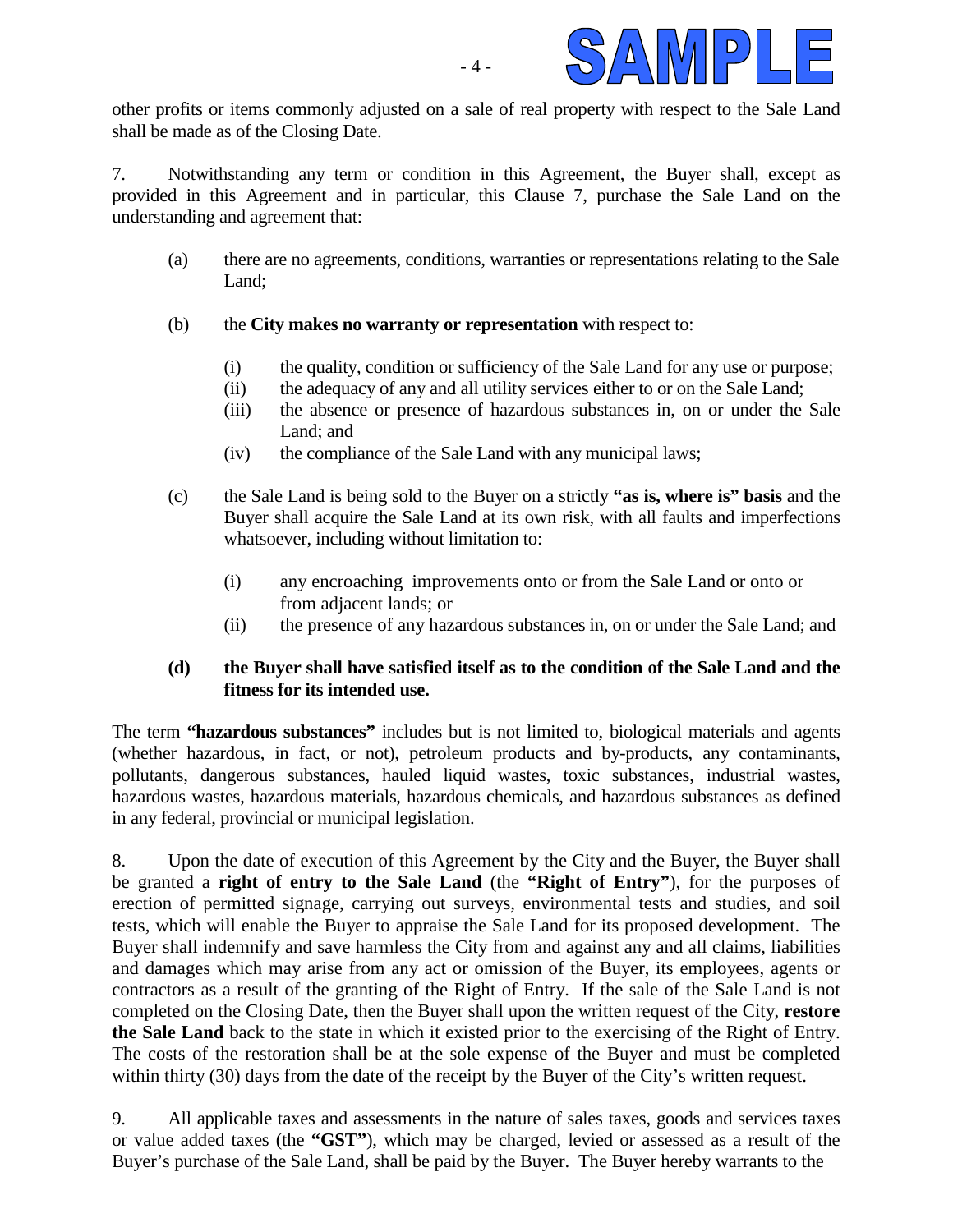

City that they are a registrant pursuant to the applicable tax legislation and will be responsible for the remittance of the GST to the appropriate taxing authority; such registration number being \_\_\_\_\_\_\_\_\_\_\_\_\_\_\_\_\_\_\_\_\_\_\_\_\_\_\_\_\_\_. In the event that the Buyer is a registrant and has the obligation to pay the GST directly to the relevant taxing authority, then the Buyer shall indemnify and save harmless the City from any claims, liabilities or damages which the City may incur in regard to the payment by the Buyer of the GST.

10. The City in entering into this Agreement is doing so in its capacity as an owner of real property and not in its capacity as a regulatory, statutory or approving body pursuant to any law of the Province of Alberta and nothing in this Agreement shall constitute the granting by the City of any approval or permit as may be required pursuant to the **Municipal Government Act**, R.S.A. 2000 c. M-26 and any amendments thereto, and any other legislation in force in the Province of Alberta. The City, as far as it can legally do so, shall only be bound to comply with and carry out the terms and conditions stated in this Agreement and nothing in this Agreement restricts the City, its municipal council, its officers, servants or agents in the full exercise of any and all powers and duties vested in them in their respective capacities as a municipal government, as a municipal council and as the officers, servants and agents of a municipal government.

### 11. The **waiver of any term or condition of this Agreement shall be in writing**.

12. The terms and conditions of this Agreement shall continue beyond the closing of the sale of the Sale Land to the Buyer and they shall not merge with the transfer of the Sale Land.

13. The terms and conditions of this Agreement shall be binding upon the respective heirs, executors, administrators, successors and assigns of the City and the Buyer. Prior to the Closing Date, the Buyer shall not assign its interest in the Sale Land without the written approval of the City.

14. **TIME IS TO BE CONSIDERED OF THE ESSENCE OF THIS AGREEMENT** and therefore, whenever in this Agreement either the City or the Buyer is required to do something by a particular date, the time for the doing of the particular thing shall only be amended by written agreement of the City and the Buyer.

15. Any **notices** that may be necessary to be sent to the City shall be mailed, telecopied or delivered to the following **address**:

Sustainable Development Phone: (780) 496-6555 Real Estate and Housing Fax: (780) 496-6577 10th Floor, Edmonton Tower 10111 – 104 Avenue N.W. Edmonton, Alberta T5J 0J4 Attention:

and in the case of the Buyer, by mailing, telecopying or delivering any notices to the following **address**:

> Phone: Fax:

Attention: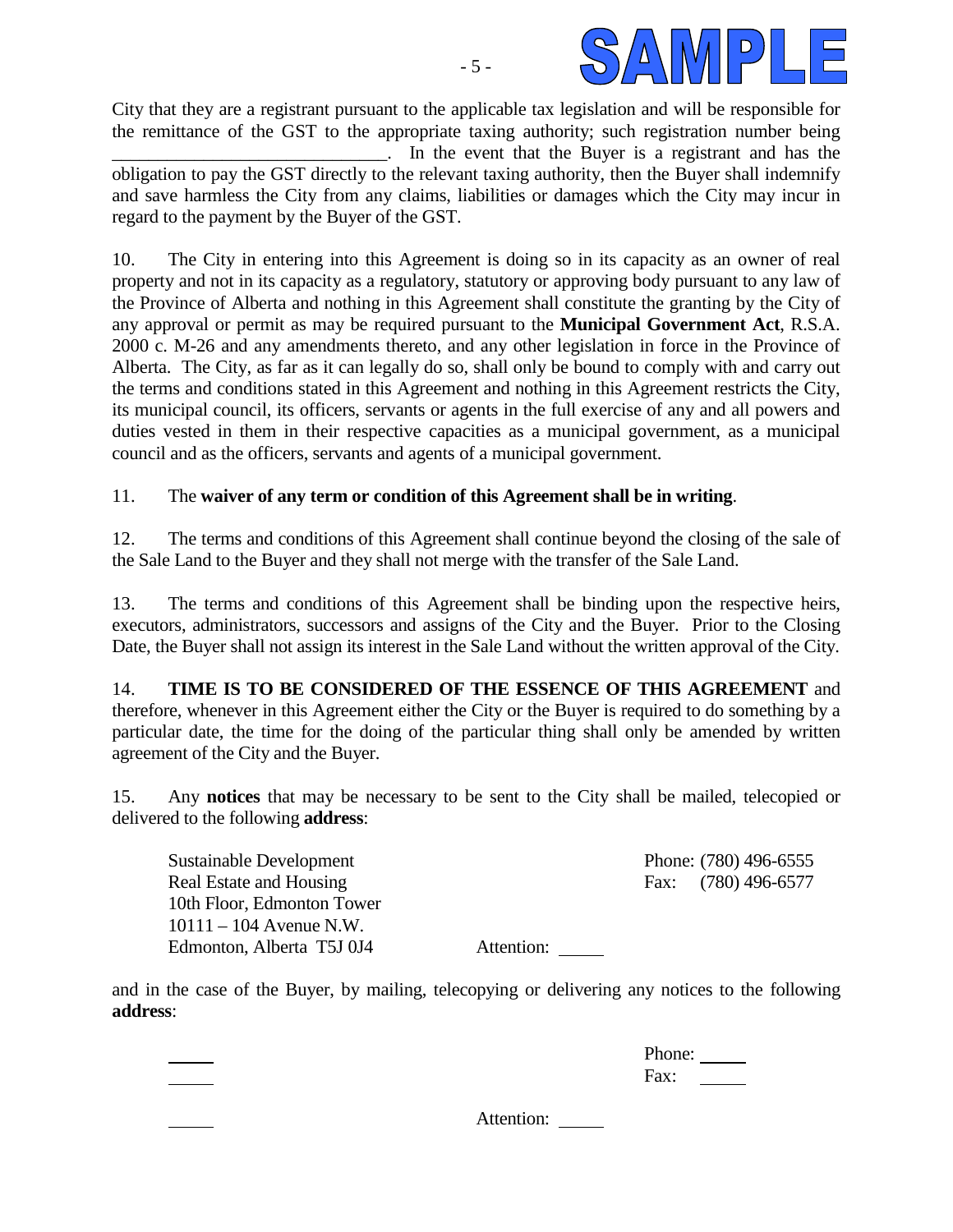

- 16. In reading and interpreting this Agreement:
	- (a) the word **"Buyer"** shall be read and interpreted as in the plural instead of the singular number if there is more than one buyer named, and the terms and conditions of this Agreement shall bind the buyers individually as well as jointly;
	- (b) the masculine gender shall include the feminine or a body corporate where in this Agreement, the context or the parties require;
	- (c) the word **"shall"** is to be read and interpreted as mandatory and the word **"may"** is to be read and interpreted as permissive; and
	- (d) any **bolding** of portions of this Agreement have been inserted for emphasis only and are not to be construed as affecting the interpretation or construction of this Agreement.
- 17. The City is a licensed Real Estate Brokerage in the Province of Alberta.

**THE BUYER** has executed this Agreement as of the \_\_\_\_\_ of \_\_\_\_\_\_\_\_\_\_\_\_\_\_\_\_, 20\_\_\_\_\_.

|                                                                                                   | Per:<br><u> 1980 - John Stein, Amerikaansk politiker (</u>                             |        |
|---------------------------------------------------------------------------------------------------|----------------------------------------------------------------------------------------|--------|
| <b>WITNESS</b>                                                                                    |                                                                                        | (Seal) |
| <b>THE CITY</b> has executed this Agreement as of the ______ of ______________________, 20______. |                                                                                        |        |
| <b>APPROVED:</b>                                                                                  | THE CITY OF EDMONTON, as<br>Represented by the ________<br>of Real Estate and Housing, |        |
| AS TO FORM:                                                                                       | <b>Sustainable Development</b>                                                         |        |
| AS TO CONTENT:<br><u>and the state of the state of the state</u>                                  |                                                                                        | (Seal) |
| M-310ma (May/2012)<br>COM:                                                                        |                                                                                        |        |